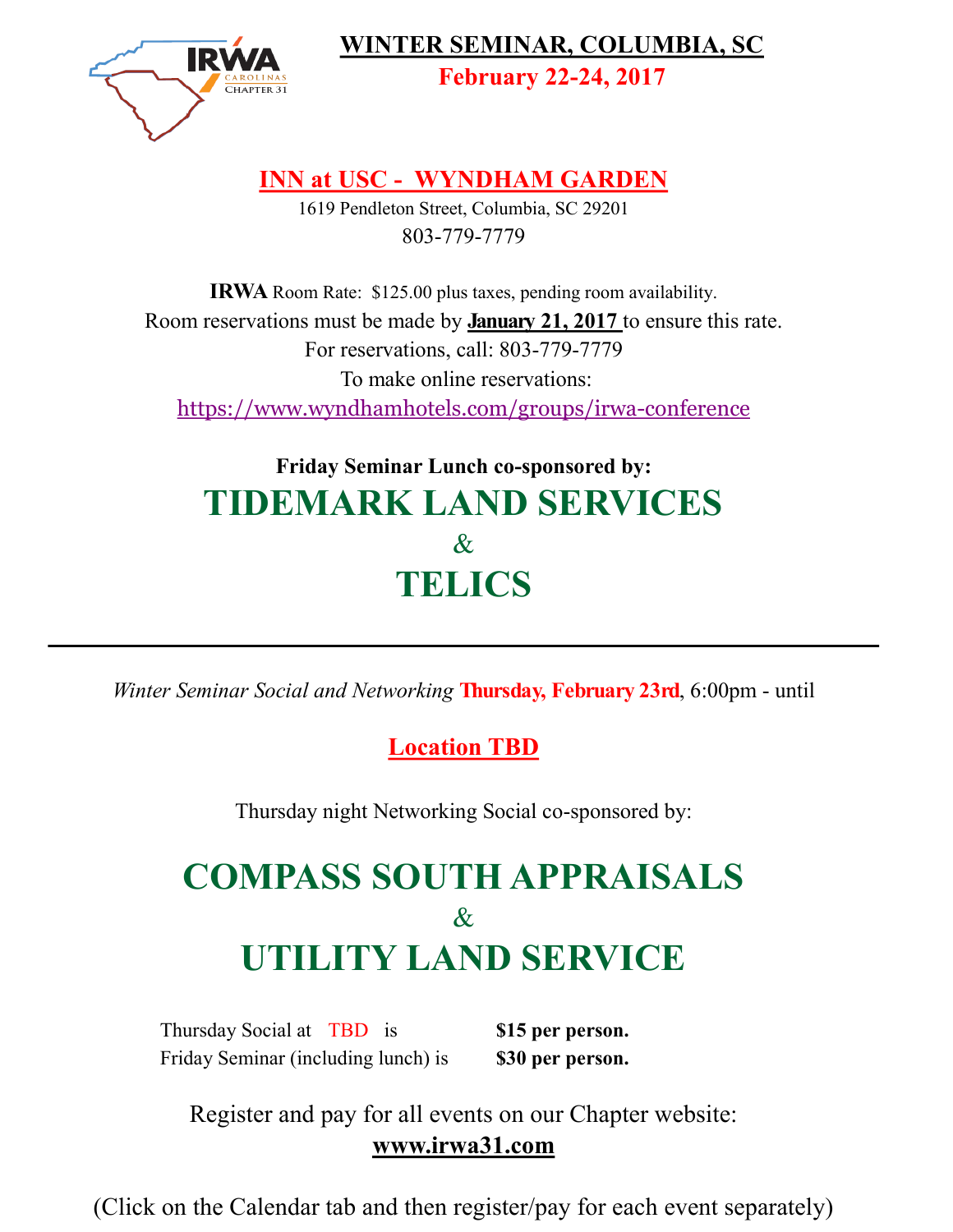

## **WINTER SEMINAR, COLUMBIA, SC**

**February 22-24, 2017**

#### *AGENDA*

#### *WEDNESDAY & THURSDAY, FEBRUARY 22-23*

*Wednesday & Thursday, February 22-23*

#### 8:00 a.m. - 5:00 p.m. **Course 400: Principles of Real Estate Appraisal** *(2 day course)*

**Inn at USC - Wyndham Garden**

*Thursday, February 23*

#### 6:00p.m. – until **Networking Social and Hospitality** *Location TBD*

## Networking Social Sponsored by: **COMPASS SOUTH APPRAISALS**  $\&$  **UTILITY LAND SERVICE**

*FRIDAY, FEBRUARY 24—WINTER SEMINAR PROGRAM*

### *Friday, February 24* **INN at USC - WYNDHAM GARDEN** 7:30a.m.— 8:00a.m. **Registration**

| $1.50a.III$ $\rightarrow$ 0.00a.III. | Registration                                       |
|--------------------------------------|----------------------------------------------------|
| $8:00$ a.m. $-8:30$ a.m.             | <b>Welcome/Announcements/Sponsor Introductions</b> |
| $8:30$ a.m. $-8:40$ a.m.             | $\sim$ Break $\sim$                                |

#### **Presentations**

| 8:40a.m. - 9:30a.m.         | <b>E-Discovery and the Technology Game-changer</b><br>Beth Minear, Esq., VP & Project Management Strategist, Contract Land Staff                                  |
|-----------------------------|-------------------------------------------------------------------------------------------------------------------------------------------------------------------|
| 9:30a.m. - 9:40a.m.         | $\sim$ Break $\sim$                                                                                                                                               |
| $9:40$ a.m. $-10:30$ a.m.   | <b>Richland Penny Program Update</b><br>David Beaty, Program Manager, Richland Penny                                                                              |
| $10:30$ a.m. - $10:40$ a.m. | $\sim$ Break $\sim$                                                                                                                                               |
| $10:40$ a.m. $-11:30$ a.m.  | "Bless Your Heart": How Context and Culture Influences How We<br><b>Communicate with Propety Owners</b><br>Sarah Lutz, CFM, PMP, Land Representative, Duke Energy |
| $11:30$ a.m. - $11:40$ a.m. | $\sim$ Break $\sim$                                                                                                                                               |
| $11:40a.m. - 12:30p.m.$     | <b>River Alliance - Greenway Update</b><br>Mike Dawson, River Alliance                                                                                            |
| $12:40p.m. - 1:20p.m.$      | <b>LUNCH sponsored by: TIDEMARK LAND SERVICES</b>                                                                                                                 |
|                             | $\&$                                                                                                                                                              |
|                             | TELICS                                                                                                                                                            |
| $1:20p.m. - 2:30p.m.$       | <b>Chapter Business Meeting</b>                                                                                                                                   |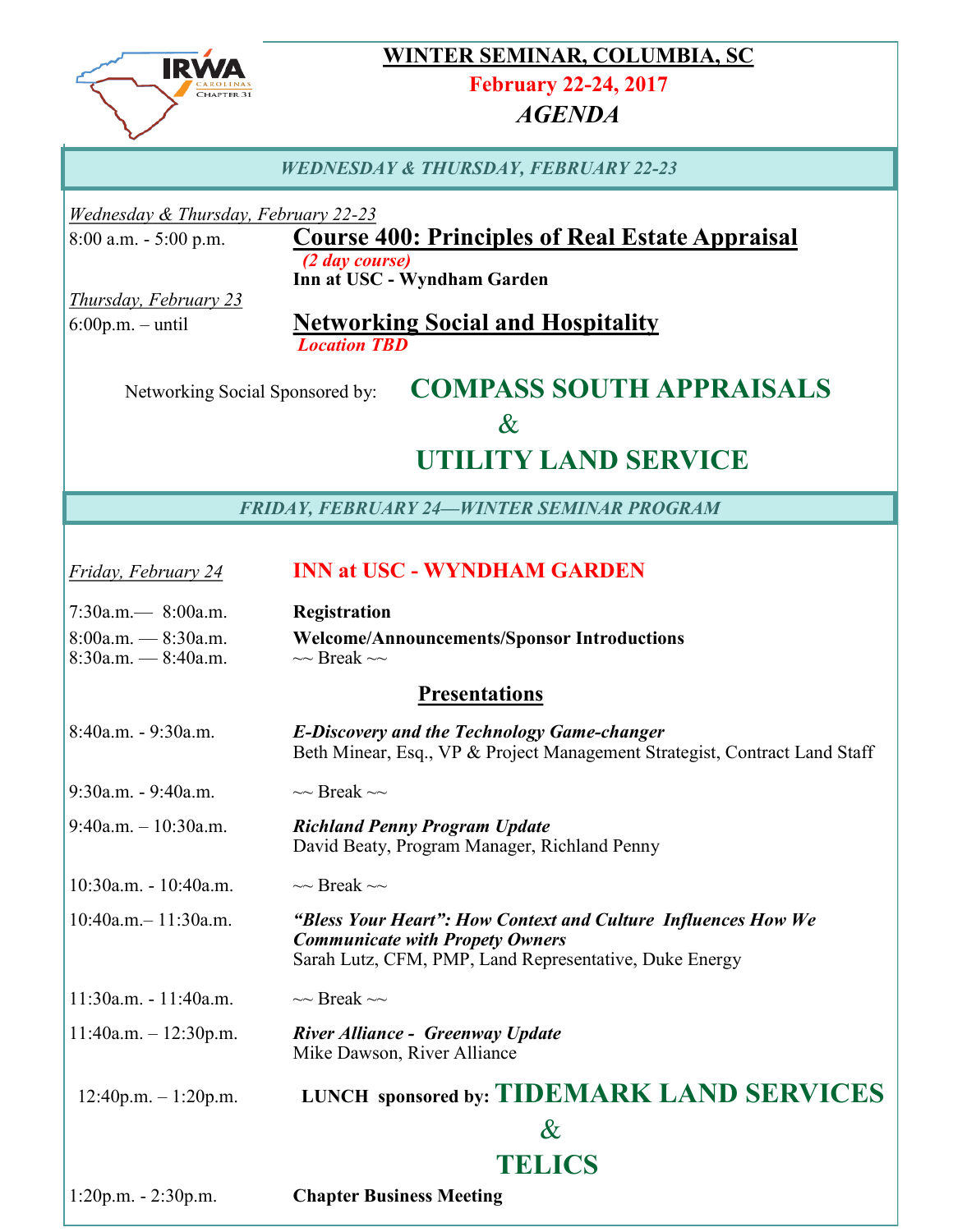# *COURSE INFORMATION*

## *EDUCATION*

*Course will be held at the Inn at USC - Wyndham Garden*

**C400** – *Principles of Real Estate Appraisals*

**Wednesday and Thursday, February 22-23 (2-day course)**

**8:30am—5:30pm each day**

**Register before February 5th to avoid a late registration fee.**

*Three ways to register:*

*1. Chapter 31 website (Calendar tab or Courses/Education tab)*

*2. International IRWA website*

*3. Contact the course coordinator:*

*Holly Whitley-Cataldo 704-338-6776 holly.whitley-cataldo@hdrinc.com*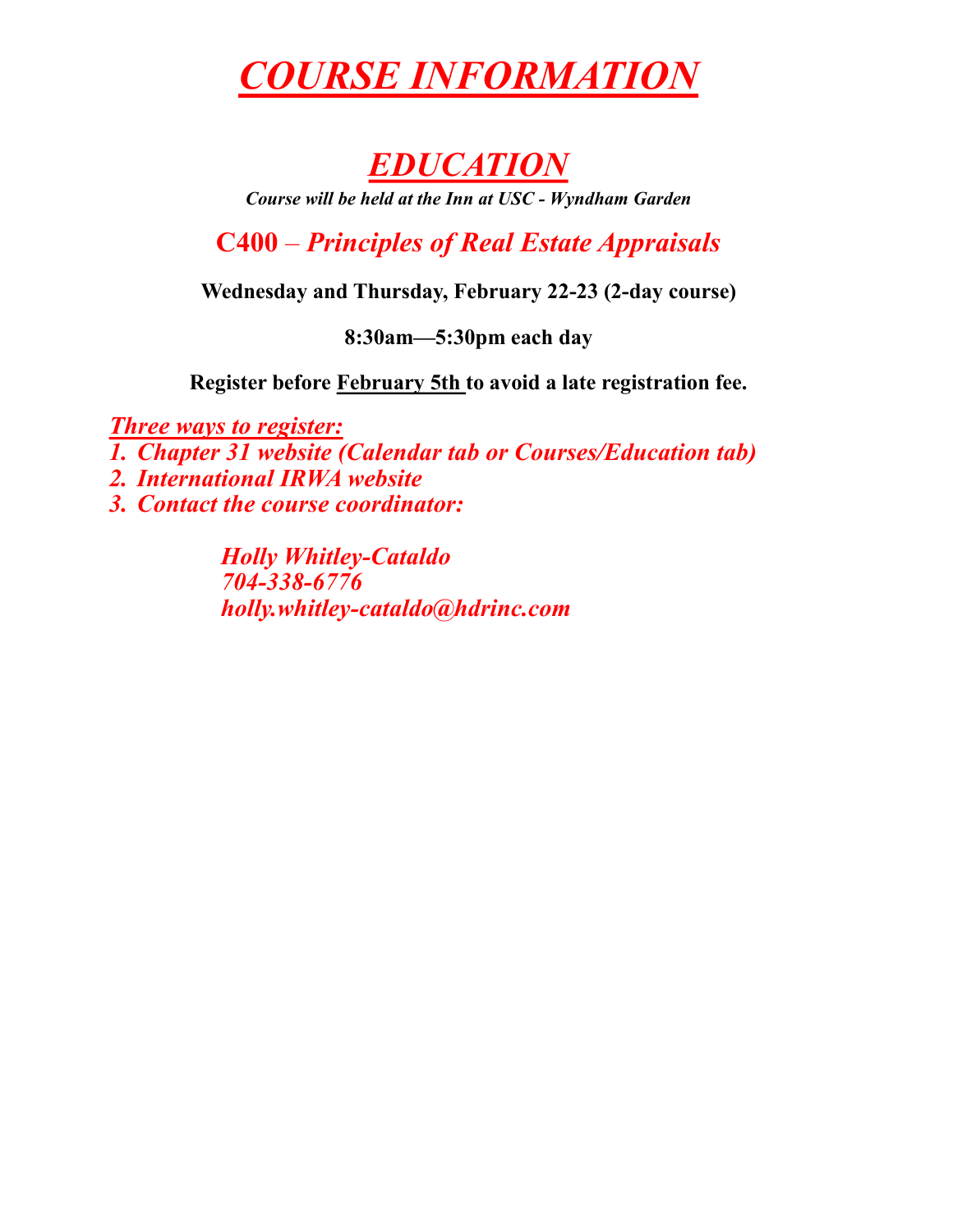# *HOTEL INFORMATION*

## **INN at USC - WYNDHAM GARDEN**

1619 Pendleton Street, Columbia, SC 29201 803-779-7779

**IRWA** Room Rate: \$125.00 plus taxes, pending room availability. Room reservations must be made by January 21, 2017 to ensure this rate. For reservations, call: 803-779-7779

To make online reservations: [https://www.wyndhamhotels.com/groups/irwa](https://www.wyndhamhotels.com/groups/irwa-conference)-conference